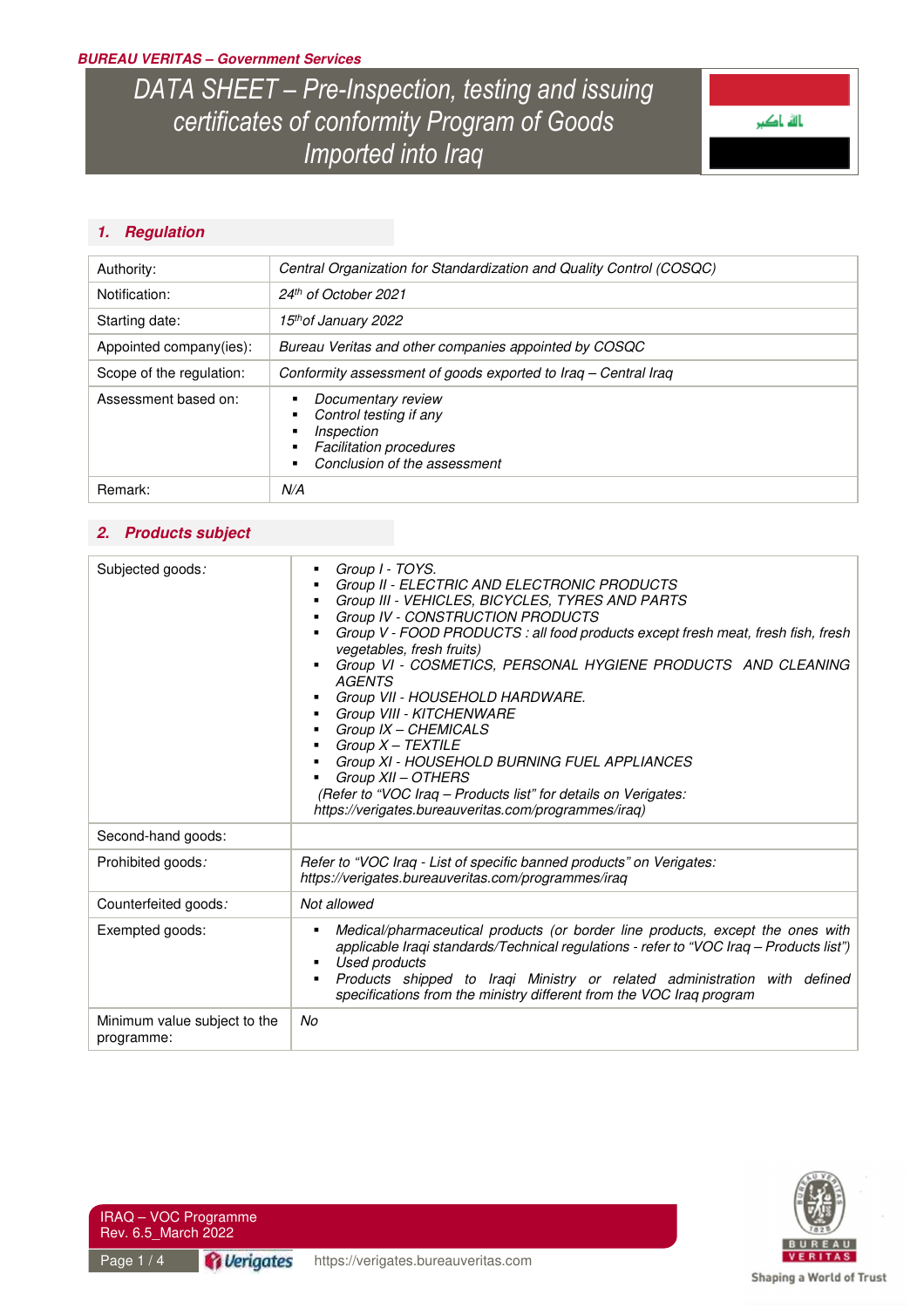## **BUREAU VERITAS**

# **3. Technical requirement**

| Conformity requirements:            | Compliance of goods to applicable Iraqi standard(s) and/or Iraqi Technical Requirements with<br>Iraqi national deviations shall be demonstrated with conformity documents issued by<br>accredited entities and/or testing.<br>In-house test reports may be considered when manufacturer is certified per ISO 9001 or other<br>appropriate standard and when capability of the laboratory is demonstrated.                                                                                                                                                                                                                                                                                                                                                                                                                                                                                                               |
|-------------------------------------|-------------------------------------------------------------------------------------------------------------------------------------------------------------------------------------------------------------------------------------------------------------------------------------------------------------------------------------------------------------------------------------------------------------------------------------------------------------------------------------------------------------------------------------------------------------------------------------------------------------------------------------------------------------------------------------------------------------------------------------------------------------------------------------------------------------------------------------------------------------------------------------------------------------------------|
| National deviations:                | If electrical product intended to be connected to the mains (for example, provided with a<br>plug), it shall have a rated voltage or rated voltage range including 220V and/or 230V and/or<br>240 V for single phase (and 380V and/or 400 V and/or 415 V for triphase). The plugs and<br>socket outlets shall be one of the following types (UK type): BS 546 (2A, 15A, 30A) or BS<br>1363 (13 A). Adaptor shall be a BS 1363 (13 A) type. if rated frequency is indicated, it shall<br>include 50 Hz                                                                                                                                                                                                                                                                                                                                                                                                                   |
| Labelling requirements:             | Marking of product name, warnings, required instructions for use and ingredients (If required<br>to be marked by applicable standard) shall be in Arabic and country of origin shall be<br>marked. Abbreviation of country of origin marking is acceptable for the following countries:<br>HKJ: Hashemite Kingdom of Jordan<br>PRC: People's Republic of China<br>UK: United Kingdom of Great Britain<br>KSA: Kingdom of Saudi Arabia<br><b>UAE: United Arab Emirates</b><br>According to ISO 3166 "Codes for the representation of names of countries and<br>their subdivisions" requirements for CoO names composed from more than two<br>words. Examples :<br>- UA or UKA: Ukraine<br>- US or USA: United states<br>- CHN or CN : China<br>- IRN or IR: Islamic republic of Iran<br>Any other abbreviations shall be approved by COSQC<br>Marking of "EU" or "European Union" as country of Origin is not acceptable |
| Other specific<br>requirements (*): | Halal butchery: all meat entering Iraq must be Halal. A certificate issued by an Islamic<br>Organization or Council or any Accredited Body in the country of supply has to be provided<br>certifying that the butchery has been done pursuant to the Islamic Shania regarding meat.<br>Melamine: Melamine contents shall not exceed 1mg/kg for dairy products originated from<br>China.                                                                                                                                                                                                                                                                                                                                                                                                                                                                                                                                 |

# **4. Application**

| Applicant:             | Exporter or importer                                                                                                                                                                                                                                                       |
|------------------------|----------------------------------------------------------------------------------------------------------------------------------------------------------------------------------------------------------------------------------------------------------------------------|
| Application name:      | Request for certificate (RFC)                                                                                                                                                                                                                                              |
| Required documents:    | <b>Final invoice</b><br>Packing list<br>Transport document (Bill of Lading/Air Way Bill/ CMR), if available<br>٠<br>Conformity documents (test reports, quality certificates, analysis reports, etc.)<br>$\bullet$<br>provided by exporters, as per technical requirements |
| Application office(s): |                                                                                                                                                                                                                                                                            |



IRAQ – VOC Programme Rev. 6.5\_March 2022

Page 2/4 **Page 2/4** https://verigates.bureauveritas.com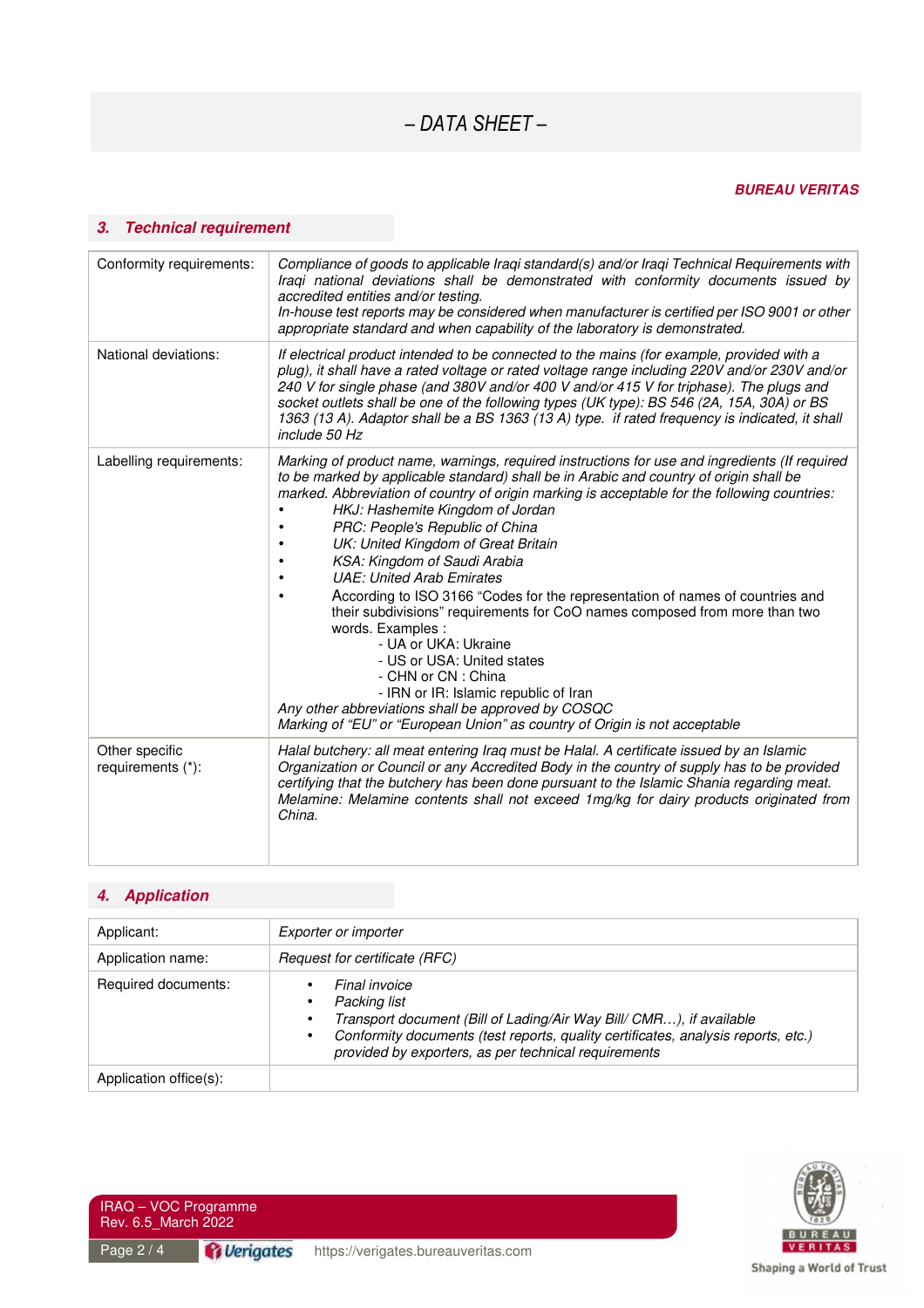### **BUREAU VERITAS**

### **5. Control testing requirements**

| Applicable cases:    | Conformity document not available or not acceptable                                                                   |
|----------------------|-----------------------------------------------------------------------------------------------------------------------|
| Laboratory criteria: | ISO 17025 accredited laboratory, member of ILAC                                                                       |
| Testing:             | Full testing according to the applicable Iragi standards and technical regulations with Iragi<br>national deviations. |

### **6. Inspection requirements**

| Scope of inspection :   | Review of markings as per applicable standard(s) and identification of products.<br>Inspection required for shipments under:<br>- Route A<br>- Route B (if monitoring)                                                                                                                                                                                                                                                                                                                                                                                                                                                                                                                                                                                                                                                                       |
|-------------------------|----------------------------------------------------------------------------------------------------------------------------------------------------------------------------------------------------------------------------------------------------------------------------------------------------------------------------------------------------------------------------------------------------------------------------------------------------------------------------------------------------------------------------------------------------------------------------------------------------------------------------------------------------------------------------------------------------------------------------------------------------------------------------------------------------------------------------------------------|
| Destination inspection: | Destination inspection isn't allowed. However, there is an inspection at border (point of<br>entry) which is performed to authenticate the CoC and check that the container has not<br>been damaged / altered. The Entry Point Offices (EPO) of Bureau Veritas will check the<br>CoC in order to make sure it matches import documents and matches with goods (when<br>possible) and containers/trucks presented for clearance. The EPO may also be invited by<br>Iraqi Customs, Iraqi Ministry of health or COSQC representatives to see<br>opening/unloading of containers and trucks to check that the goods match what has been<br>identified in the CoC. Upon Satisfactory completion of the inspection, the EPO will issue a<br>Release note which will be provided together with the CoC to Customs to continue<br>clearance process. |
| Witness of loading:     | Upon request and wherever feasible for specific cases                                                                                                                                                                                                                                                                                                                                                                                                                                                                                                                                                                                                                                                                                                                                                                                        |
| Seal of container:      | Upon request and wherever feasible for specific cases                                                                                                                                                                                                                                                                                                                                                                                                                                                                                                                                                                                                                                                                                                                                                                                        |
| Sampling:               | In case of control testing (see section 5 as above)                                                                                                                                                                                                                                                                                                                                                                                                                                                                                                                                                                                                                                                                                                                                                                                          |
| Type of report issued:  | Inspection report (IR)                                                                                                                                                                                                                                                                                                                                                                                                                                                                                                                                                                                                                                                                                                                                                                                                                       |

### **7. Facilitation procedures**

*The Pre-Inspection, testing and issuing certificates of conformity Program of Goods Imported into Iraq offers 2 different routes to demonstrate compliance:* 

- *Route A Basic PVoC process*
- *Route B Registration*

### **8. Conclusion of the Assessment**

- *Certificate of Conformity (CoC)*
- *Non Conformity Report (NCR)*
- *Release Note for the inspection at border*
- *Discrepancy Note for the inspection at border*



IRAQ – VOC Programme Rev. 6.5\_March 2022